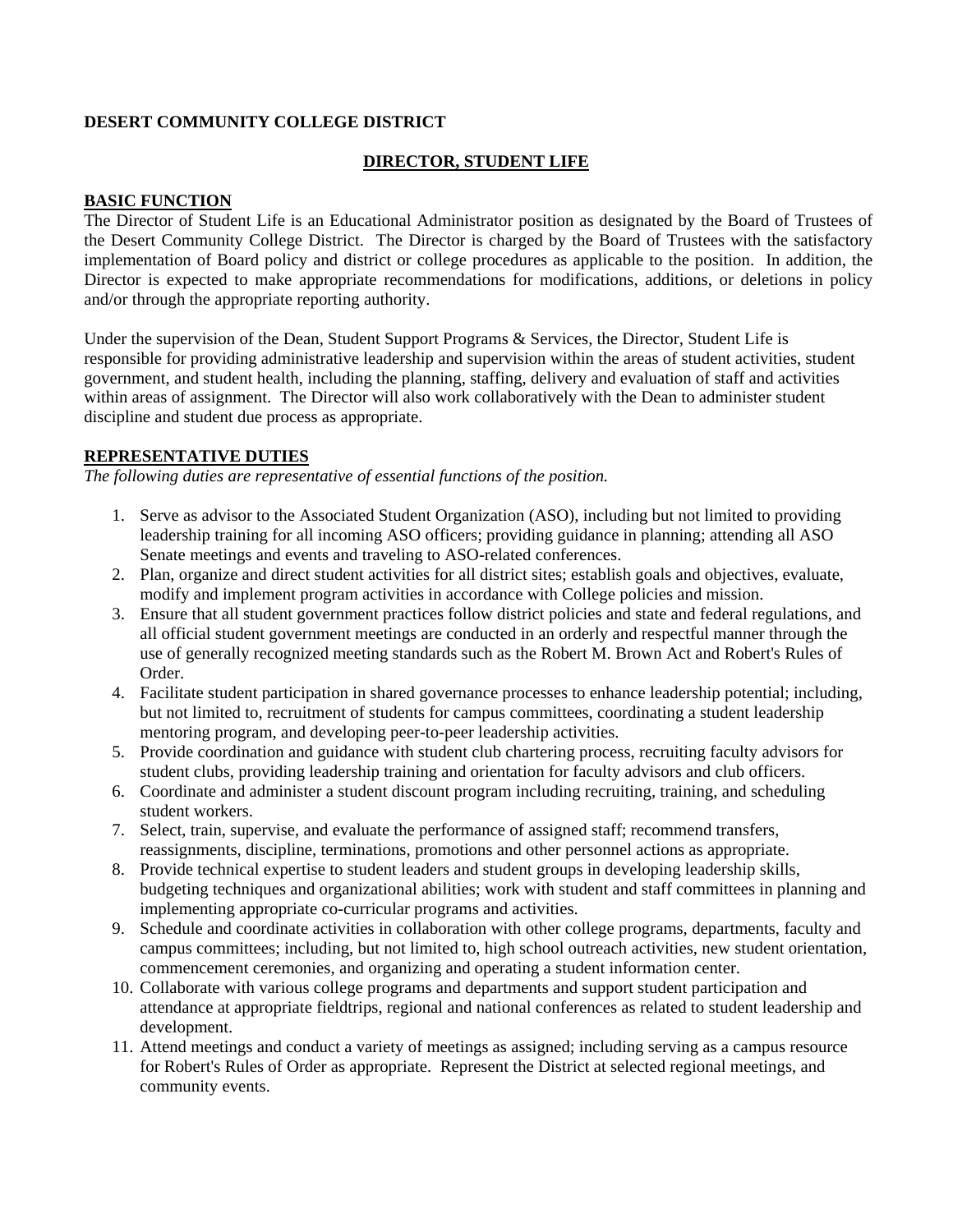- 12. Supervise and coordinate the student election process; screen potential candidates; approve paperwork necessary for application for student leadership. Coordinate and supervise Student Leadership Retreats.
- 13. Oversee, plan, and direct the activities of Student Health Services. Provide collaborative leadership to the Assistant Director of Clinical Services, the College Physician, and the College Psychologist to ensure the delivery of community college appropriate health care services to students at all district sites; including student health insurance, health screening, health education and prevention activities and programs; communicable disease prevention, and coordination of emergency response and crisis intervention.
- 14. Participate on the College's interdisciplinary crisis intervention team; including providing input and guidance on the development of crisis intervention policies and procedures.
- 15. Assist the Dean with administering the College's Student Code of Conduct, student discipline policies and procedures, and student due process as appropriate.
- 16. Prepare budget estimates; administer and monitor approved budgets; prepare and manage contracts for services and equipment, including donations and grants within the areas of responsibility in accordance with district and state policies and regulations.
- 17. Prepare and distribute a variety of written materials such as a master schedule of student activities, student bulletins, newsletters, flyers, and brochures, website, and college catalog as related to areas of responsibility.
- 18. Prepare fiscal and statistical reports, as required by the District and state and federal agencies as related to this assignment.
- 19. Meet schedules and timelines, organize multiple projects efficiently and effectively and carry out required project details throughout the year.
- 20. Seek and participate in professional development activities throughout the year.
- 21. Other duties and responsibilities as assigned.

# **KNOWLEDGE AND ABILITIES**

**Knowledge of:** Principles and practices of program administration; student leadership principles; learning centered instructional methodologies; knowledge of related federal and state policies and procedures including California Ed Code, Title V, the Brown Act, and Robert's Rules of Order; budget preparation and control; interpersonal skill using tact, patience and courtesy; oral and written communication skills; laws, policies and regulations dealing with student activities; cultural diversity concerns and issues; team building principles; recordkeeping techniques; modern office practices, procedures and equipment.

**Ability to:** Coordinate and administer diverse programs; prepare and monitor a budget; operate a computer terminal and assigned software; communicate effectively both orally and in writing; prepare comprehensive reports; communicate policies, guidelines, regulations and laws to staff, students and public; prioritize and schedule work; meet schedules and timelines; establish and maintain cooperative and effective working relationships with others; maintain confidentiality of student records; train and provide work direction to others; work independently and confidentially with minimal direction; exercise tact and diplomacy in dealing with sensitive or confidential matters; understand and be sensitive to the diverse backgrounds of community college students; sit and stand for extended periods of time; bend at the waist, kneel or crouch; lift up to 25 pounds.

# **MINIMUM QUALIFICATIONS:**

.

The Desert Community College District has established the following hiring criteria for educational administrative positions:

Minimum qualifications for service as an Educational Administrator shall be both of the following in accordance with Title 5 section 53420:

- Possession of a master's degree; and
- One year of formal training, internship, or leadership experience reasonably related to the administrator's administrative assignment.